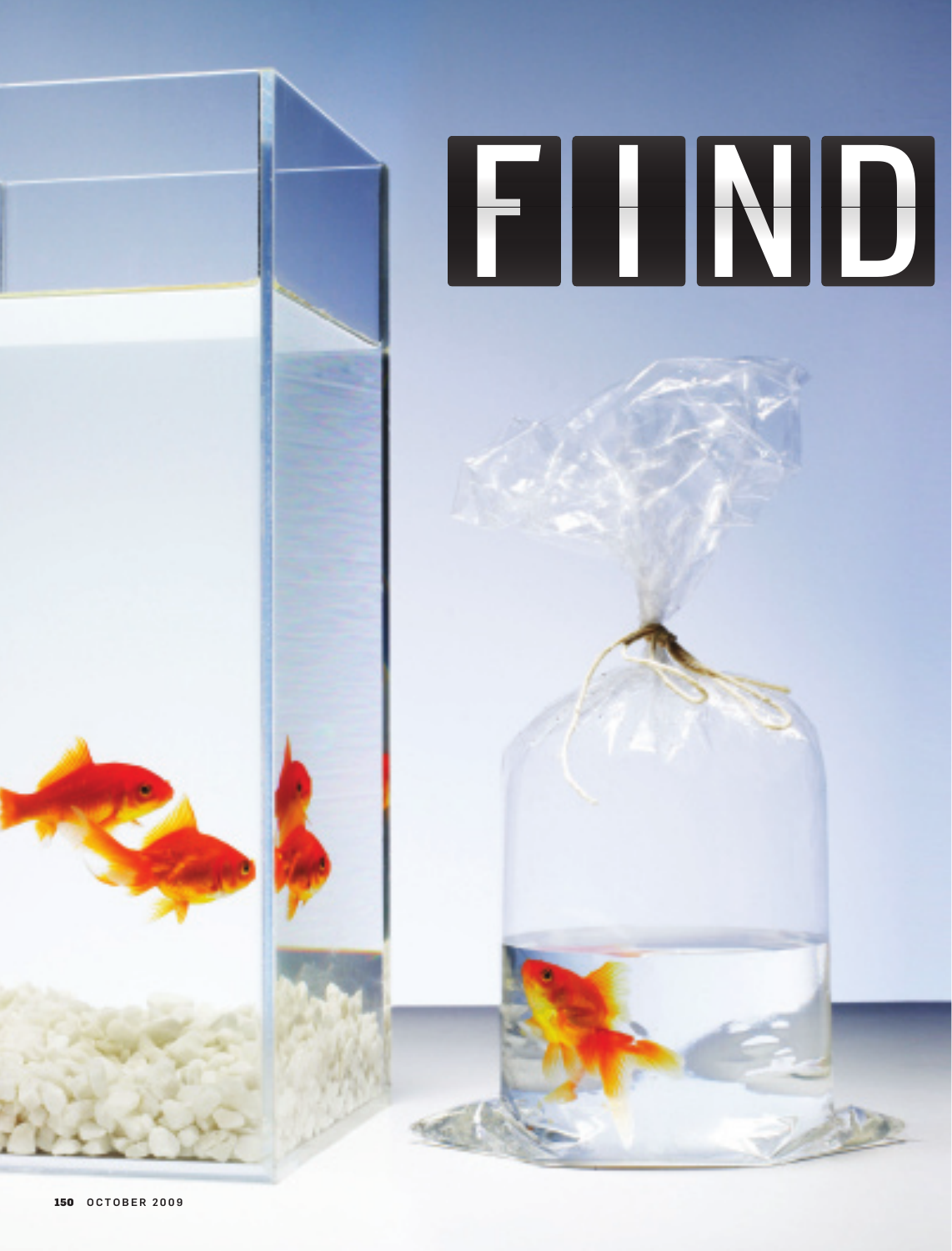# Y OUR HOME AY I N G

For skilled South African expats scattered across the world, returning home can prove a lot tougher than leaving

By jazz kuschke

**ou've packed your bags, said your goodbyes, enjoyed that last cold one**  with your mates. By now, you can't wait to actually get on the plane and start a new life – away from the crime, the ridiculous queues at Home Affairs and the parking attendant who is never there when you park, but always has his hand out when you leave. Pilot, start your engines, you say – 'cause you don't ever want to come back to the land the rainbow forgot. But then you do – all thanks to some crazy bankers in America who helped send the entire world into economic meltdown. So, how exactly do you bounce back from this? Turn over and find out.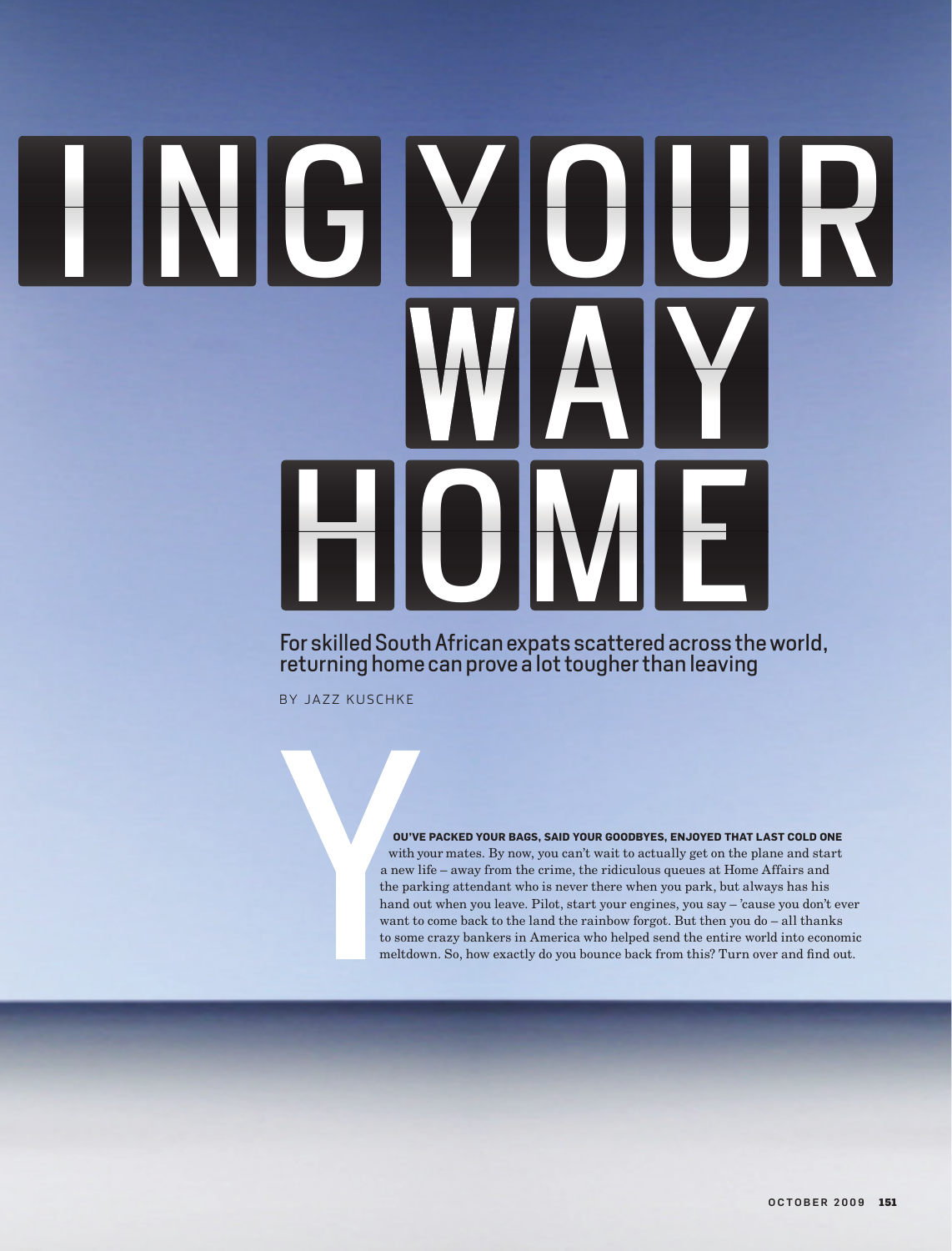**ohannes Van Dyk never planned TO return** when he boarded an Air Singapore flight for New Zealand in February 2006. Once over there, he thrived on South Africa's bad publicity because "it justified my decision to take my children away from their family and friends. I wanted to see

South Africa fail in all aspects so I could rub it in the noses of those who crucified me for leaving." The grass wilted pretty quickly for Van Dyk, though. And, in his case, the crazy bankers were only partly to blame. J

"It was only greener on the other side because of the 1 800mm of rain," muses Van Dyk about the Land of the Long White Cloud. The younger of his two sons developed life-threatening asthma as a result, forcing the Van Dyks to uproot once again.

In July 2007 they moved across the Tasman Sea to Perth, the "little South Africa" in Australia. They found the people much friendlier than in New Zealand, especially the expat South Africans. (In New Zealand they had verbally abused his wife for being a stay-at-home mom, a choice that had never posed a problem in South Africa.) It still took them six months to settle into the new country's system. "Connecting telephone lines, setting up broadband, getting to know your way around town, finding out where the shops are and learning how brands compare to those in South Africa didn't happen easily," says Van Dyk.

After four months working as a sales representative for a fertiliser company in Australia, he was promoted to state manager of West and South Australia, meaning that he had six reps reporting to him. "In Australia they valued my experience and skills more than my qualifications," he says.

But the combination of an unscrupulous employer who jeopardised his work visa, and the credit crunch, put him out on the street – and on his way back to South Africa.

Making a big move for the third time in as many years was tough, but returning to a country some felt he'd forsaken made it doubly traumatic. "It was more difficult to settle back in South Africa than it had been in either New Zealand or Australia," says Van Dyk. "The crime is worse than when we left, the electricity grid is under immense pressure and there's a lot of political uncertainty." But his biggest concern was finding employment. "We returned without me having secured a job." He eventually found work with a local fertiliser company. "I had to step back to a lower position," he says. His circumstances have since improved – he recently landed a new, more senior position with another company.

*Men's Health's* resident psychologist Rafiq Lockhat believes that a change in thinking helped the Van Dyks cope. It's now just over a year since their return and Van Dyk has a job he's happy in, his children have settled at school and he and his wife's social calendar is filling up again. They've come to realise that South Africa's not actually a bad place to be after all. "There's a spirit of optimism now, where there was doubt a few months ago," Van Dyk says. "We had an excellent Super 14, hosted an extremely successful IPL 20 Twenty and Confederations Cup and the 2010 Soccer World Cup lies ahead."

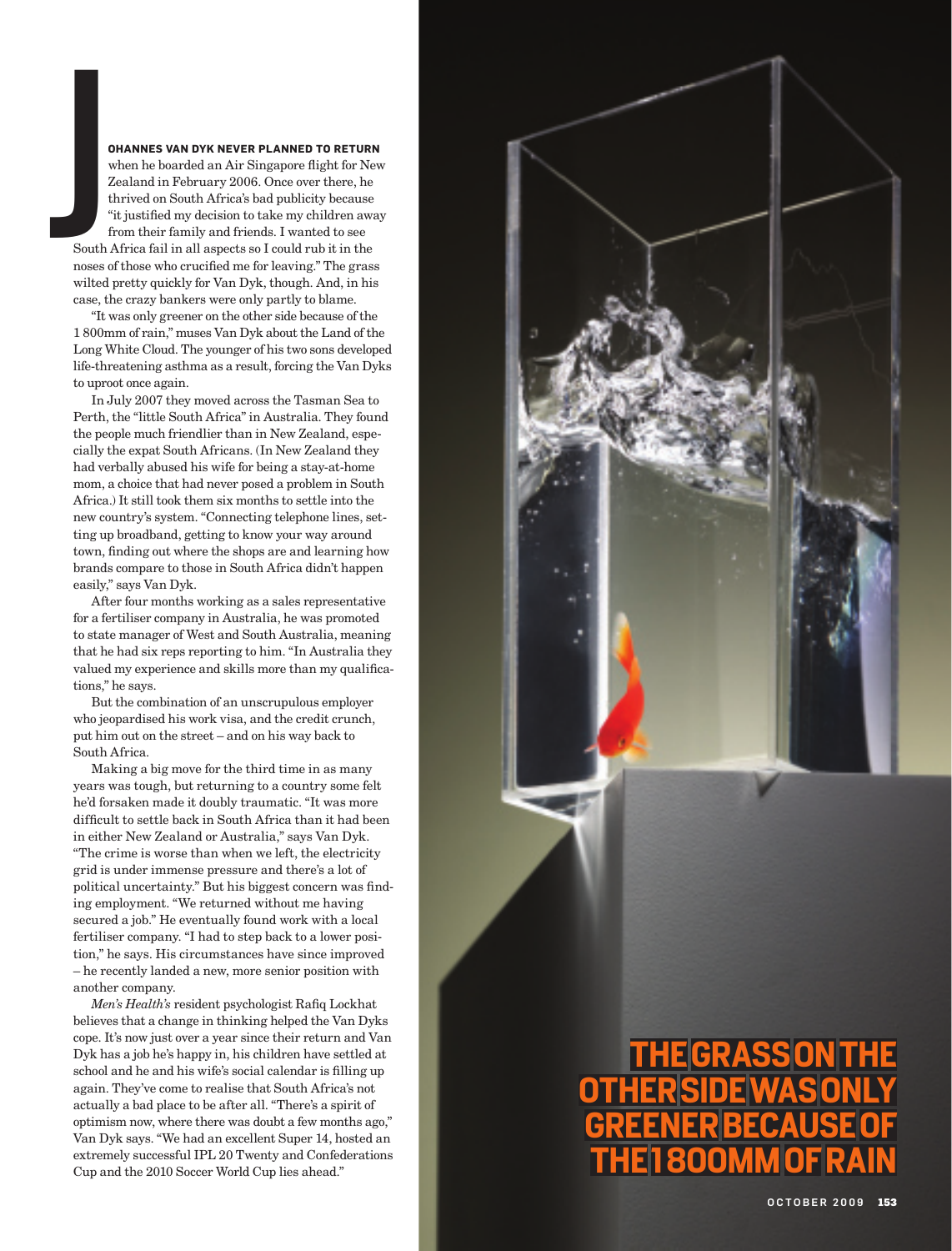

**artine Schaffer** has heard every expat story there is to be told. As managing director of the online portal

www.homecomingrevolution.co.za, her life revolves around helping South African expats adjust to coming home. She's been asked to deal with everything from getting a 34-foot yacht into South Africa, to helping someone scared their beloved labrador won't be allowed into the country after testing positive for a strange disease.

"We've seen a definite increase in the number of people coming home or planning to," says Schaffer. And while it's easy to assume this revolution is happening only because of the international financial situation, Schaffer is convinced it's a combination of things causing the "brain gain", the term for the flow of skilled people back into South Africa. "It's a considered decision, not just a

**ARTINE SCHAFFER**<br> **ARTINE SCHAFFER**<br>
THE PORT THE PRESS, THE SEARCH THE SEARCH THE SEARCH THE SEARCH THE SEARCH THE SEARCH THE SEARCH THE SEARCH THE SEARCH THE SAME SAY AND THE SEARCH THE SEARCH THE SEARCH THE SAME SAY AN "Helped, I think, by all the recent positive developments – peaceful elections, successful sporting events and prudent financial controls." Homecoming Revolution has conducted research over the past three years and has found the main reasons why people come back are always the same: family and friends, lifestyle and sense of belonging.

> Not so for Van Dyk, however. And this explains why he initially struggled with the change. This, and his lack of job security. Organising employment before you return is crucial, advises Schaffer. "You want to know that you'll be financially secure and that there is career growth in the company you choose," she says. "But it's a bit of a catch-22 situation as most potential employers want a face-to-face interview." She suggests coming back to check out the situation before making a final decision. "Be patient and start planning stuff before you return."



## **got What iT takes?**

*Men's Health's* **resident psychologist Rafiq Lockhat divides the possible psychological hurdles related to coming back into two categories**

#### **1. External Factors**

#### > **Animosity from those who stayed behind**

Particularly your fellow workers who feel that you ran away. They don't care why you left, you were the rat who jumped what you thought was a sinking ship and now you've gone and jumped another ship. > **The boss's expectations** There's often a mismatch between what the boss expects and what you can produce. He thinks because you've worked overseas you've been to the "promised land" and expects you to produce accordingly. The reality is that it's not that different working here. Normally it's tougher, in fact.

#### **2. Internal Factors**

> **Your own expectations** What am I capable of doing?

> **Work rate** We have a much bigger and better work ethic here (also the reason why we're in demand over there).

> **Lower salaries** Here, on average, you won't make what you did there and might also have to start at a slightly lower job level.

> **Efficiency of systems** We still have certain glitches in our admin systems (most notably passports and driver's licences) that you just don't find in developed (First World) countries. > **Lifestyle expectations and adjustments**

Undeniably, crime is a problem and we have a poor public transport system. Access to the latest fashion, international bands and new movies can be limited.